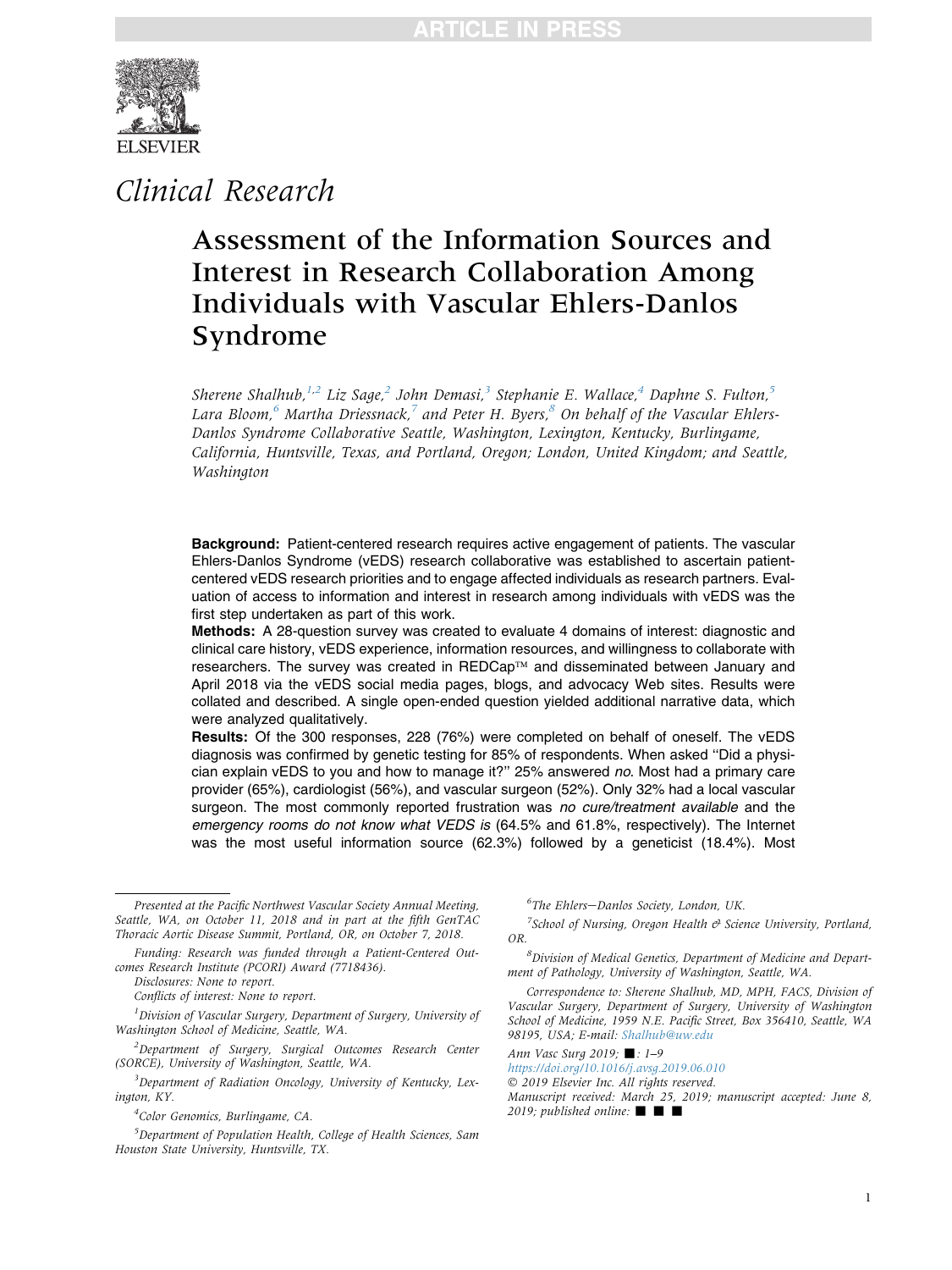# TCLE IN PRES!

(87.7%) are willing to share their medical records for research studies (87.7%) and wished to be contacted about future studies (83.8%); however, only 65.4% would be willing to upload medical records via a secure confidential Web application. The most common reason for interest in research partnership was to advance research for a treatment/cure (83.8%) and helping others learn from their experiences (82.9%). The qualitative analysis provided additional insights into the patient experience living with vEDS.

Conclusions: Among individuals with vEDS, there is substantial frustration with the lack of treatment, lack of knowledge among health care providers, and a high degree of interest in research involvement. The survey highlights an opportunity to discuss the optimal modality for research participation and methodologies for building trust in the research teams. The methodology lessons learned can also be applied to other rare vascular diseases.

### INTRODUCTION

Patient engagement is an integral aspect of patientcentered outcomes research. The definition of patient engagement by the Agency for Healthcare Research and Quality is ''the involvement in their own care by individuals and others they designate to engage on their behalf, with the goal that they make competent, well-informed decisions about their health and health care and take action to sup-port those decisions."<sup>[1](#page-8-0)</sup> The study of rare genetically triggered vascular disease is challenging because of the small numbers and limited natural history data. $2,3$  Vascular Ehlers-Danlos Syndrome (vEDS) is a rare syndrome with an estimated frequency of 1:50,000 and is associated with arterial fragility and high risk of mortality. $4-9$  $4-9$ 

We established a vEDS collaborative in 2018 with the vision of supporting the vEDS community in driving a patient-centered scientific research to improve the management of vEDS and increase the quality of life for all those impacted by the dis-ease.<sup>[10](#page-8-0)</sup> Our goal is to create and sustain a diverse and collaborative network of stakeholders, individuals, and organizations to understand patient needs and determine the research methods best suited to study the adverse health implications associated with vEDS. To this end, our strategy has been to (1) build the infrastructure necessary for researchers to create and sustain partnerships with patients and other stakeholders that will inform their research work; (2) to connect stakeholders with the resources and education necessary to empower them in maintaining equitable and meaningful patientresearcher partnerships; and (3) to create cooperation opportunities between patient groups to empower advocacy organizations and advance research efforts. In our first stage of engagement, we sought to assess the information resources available to individuals affected with vEDS, vEDS diagnostic history, experience living with vEDS, and willingness to collaborate with researchers.

#### MATERIALS AND METHODS

A 28-question anonymous survey was created in  $REDCap^{TM}$  to evaluate 4 domains of interest: diagnostic and clinical care history, vEDS experience, information resources, and interest in research and willingness to collaborate with researchers. The survey also provided one open-ended question at the end asking if there was/were any personal experience(s) the participant would be willing to share that had not already been asked. The study was reviewed by the University of Washington Human Subjects Division and deemed exempt (#00003861) because of the minimal risk and nonidentifiable nature of the study. Consent by the participant is given by reply to the survey.

Announcement of the vEDS Collaborative survey was disseminated between January and April 2018 via vEDS public and private social media pages:

- Facebook: vascular Ehlers-Danlos secret group (363 members), The Ehlers-Danlos Society [\(https://www.facebook.com/pg/ehlers.danlos/po](https://www.facebook.com/pg/ehlers.danlos/posts/) [sts/](https://www.facebook.com/pg/ehlers.danlos/posts/) (80,573 followers)
- Twitter [\(https://twitter.com/vEDSCollabo](https://twitter.com/vEDSCollabo))<br>• Reddit (https://www.reddit.com/comr
- Reddit [\(https://www.reddit.com/comments/](https://www.reddit.com/comments/7vny42) [7vny42\)](https://www.reddit.com/comments/7vny42)
- YouTube [\(https://youtu.be/QRVFVJGZQgQ\)](https://youtu.be/QRVFVJGZQgQ)

Examples of the announcements on social media are included in the Appendix. Additional announcements were made on the advocacy Web sites created and maintained by members of the vEDS Collaborative: [fighteds.org,](http://fighteds.org) Annabelle's Challenge, Ryan's Challenge, EDS Today, and the Ehlers-Danlos Society. Individuals with vEDS 18 years and older as well as family members were invited to participate. Family members were also invited to participate.

Survey data were analyzed using Microsoft Excel 2013 (Microsoft, Redmond, WA) and SPSS 19.0 for Windows (SPSS Inc, Chicago, IL). Categorical data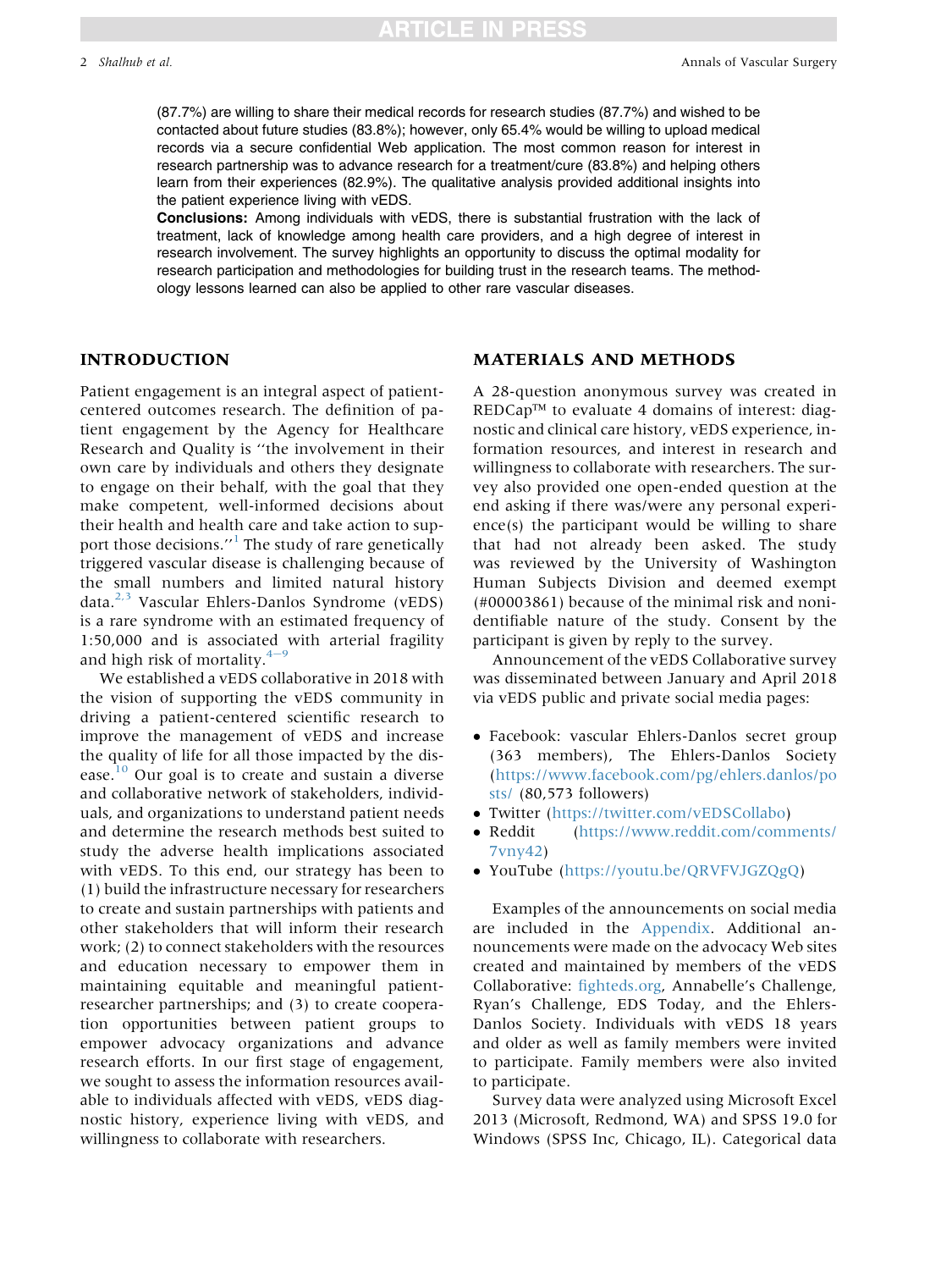were presented as numbers and percentages. Narrative responses to the single open-ended question were analyzed using conventional qualitative content analysis. $11$ 

### RESULTS

A total of 300 responses were submitted to the survey. The survey was completed on behalf of oneself by 228 (76%) respondents and on the behalf of someone else by 57 (19%) respondents. An additional 15 (5%) survey respondents did not answer this question.

The survey was fully completed by 285 individuals, with 100 (35%) providing narrative feedback to the open-ended question. The location of the response was noted in 280 cases. Most of the responses were from the United States ( $n = 182$ ; 65%) followed by the United Kingdom ( $n = 43$ ; 15.4%) and Canada  $(n = 18; 6.4\%)$ . Figure 1 demonstrates a map of the United States and the world by frequency of response from each state and country, respectively.

#### Response on Behalf of Self

The survey was completed on behalf of one's self by 228 individuals. When asked about access to the Internet, 97.8% reported having access to Internet at home and 93.9% had a smartphone. The social media platform used for any purpose was predominantly Facebook (94.3%;  $n = 215$ ). The most common platform to receive this survey was via Facebook (56.9% of the 239 responses to this question), whereas only 10.9% heard about the survey via their friends and family members.

Diagnostic and clinical care history. Most  $(n = 193)$ ; 84.6%) had a diagnosis of vEDS confirmed by molecular testing (e.g., blood, saliva, and/or skin biopsy), and most  $(n = 159; 82.4\%)$  knew the specific genetic mutation. When asked, ''Did a physician explain vEDS to you and how to manage it?" nearly one-third (30.3%;  $n = 69$ ) answered no. [Table I](#page-3-0) summarizes the data of the diagnosis of vEDS and the most useful sources of information about vEDS. [Figure 2](#page-4-0) details the type of health care providers seen, the type of providers available locally, and the type of providers who coordinate their care. A primary care provider (PCP) coordinated the care for more than a third of the individuals (36.8%) although most had a PCP at the local level (74.6%). In 20% of the cases, no one coordinates the care for the patient. Vascular surgeons were the primary specialists involved in the care of the patients in 46.1%, but only 29.4% had a vascular surgeon available to them locally. The median annual



Fig. 1. A map of the (A) United States and (B) world showing the frequency of responses to the vascular Ehlers-Danlos Research Collaborative Survey by state and country, respectively.

vEDS-related physician visits was 4 (interquartile range,  $2-10$ ) annual visits.

Experience with vEDS. When asked about the frustrating aspects of the vEDS diagnosis, no cure or treatment available was the most frequent response (64.5%) followed by the emergency rooms do not know what vEDS is  $(61.8\%)$ . [Figure 3](#page-4-0) details the responses to the questions regarding the most frustrating aspects of vEDS diagnosis.

Information resources. Most reported that the Internet provided the most useful information about vEDS (62.3%;  $n = 142$ ) followed by information obtained from a geneticist ( $n = 42$ ; 18.4%). Information pertaining to vEDS was most commonly found using an Internet search engine ( $n = 99$ ; 43.4%). When asked, ''What sites did you find the best information?'' multiple sites were noted ([Fig. 4\)](#page-5-0). What was notable is that most of the sites listed as providing the best information (67%) were patient advocacy and patient support groups. Facebook was the most commonly used social medial platform (89.3%) for vEDS-related activities. Interest in research and willingness to collaborate with researchers. The most common reason cited for being interested in partnering with vEDS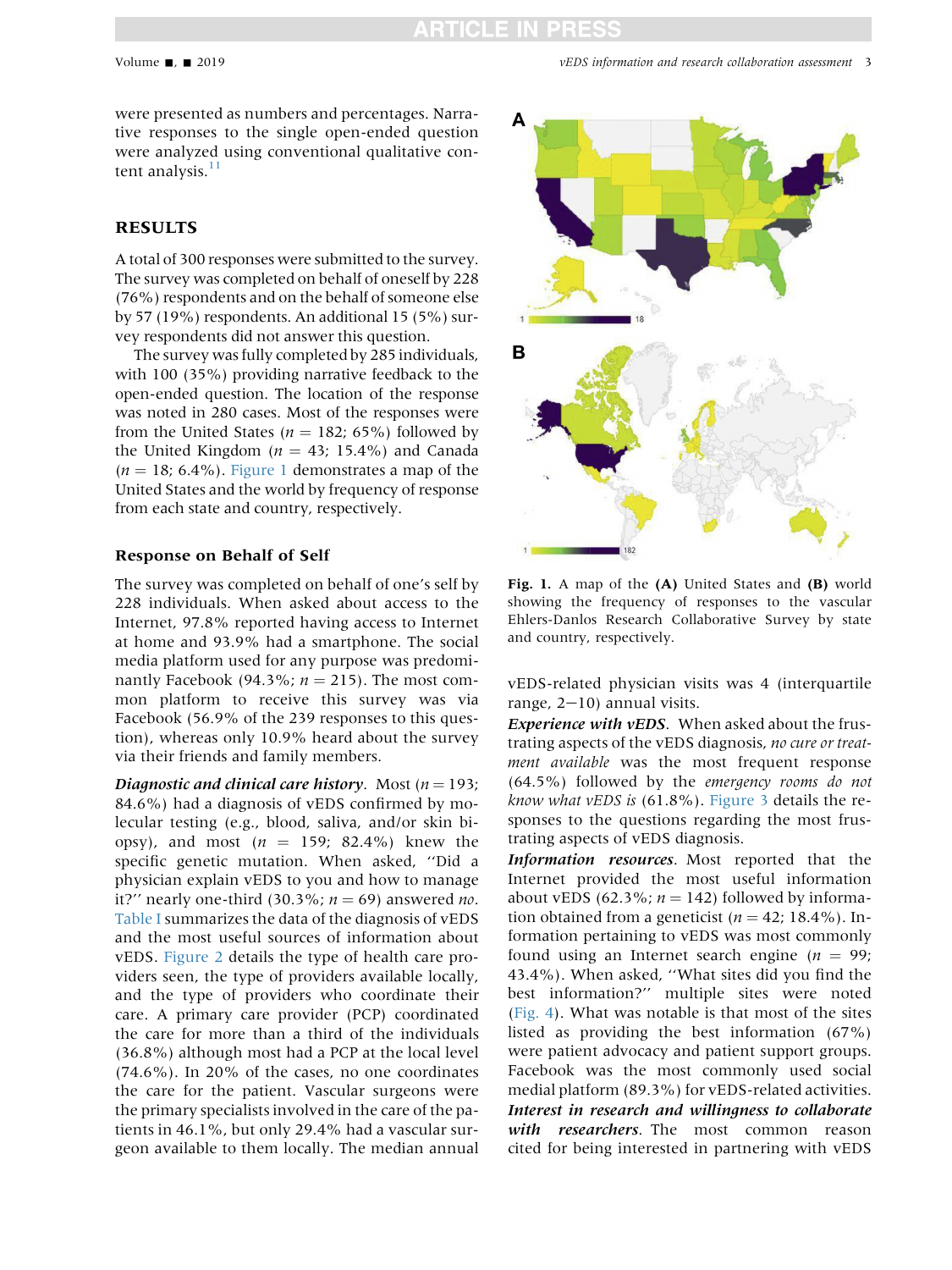| N(%                                                                         | Filled out the survey<br>on behalf of self ( $n = 228$ ) | Filled out the survey<br>on behalf of others ( $n = 57$ ) |
|-----------------------------------------------------------------------------|----------------------------------------------------------|-----------------------------------------------------------|
| Who made your vEDS diagnosis?                                               |                                                          |                                                           |
| Geneticist                                                                  | 157 (68.9)                                               | 34 (59.6)                                                 |
| Vascular surgeon                                                            | 14(6.1)                                                  | 5(8.8)                                                    |
| Cardiologist                                                                | 10(4.4)                                                  | 5(8.8)                                                    |
| Rheumatologist                                                              | 9(3.9)                                                   | $\Omega$                                                  |
| General surgeon                                                             | 5(2.2)                                                   | 2(3.5)                                                    |
| Self-diagnosed                                                              | 5(2.2)                                                   | $\Omega$                                                  |
| PCP                                                                         | 3(1.3)                                                   | 2(3.5)                                                    |
| Other/unknown                                                               | 25(10.9)                                                 | 8(14)                                                     |
| How long have you known about your diagnosis?                               |                                                          |                                                           |
| $<$ l year                                                                  | 35 (15.4)                                                | 12(21.1)                                                  |
| $1-5$ years                                                                 | 89 (39)                                                  | 22 (38.6)                                                 |
| $6-10$ years                                                                | 46(20.2)                                                 | 8(14)                                                     |
| $>10$ years                                                                 | 56 (24.6)                                                | 14 (24.6)                                                 |
| No response                                                                 | 2(0.9)                                                   | 1(1.8)                                                    |
| Where did you find information about vEDS that was the most useful for you? |                                                          |                                                           |
| Internet                                                                    | 142(62.3)                                                | 30(52.6)                                                  |
| Geneticist                                                                  | 42 (18.4)                                                | 12(21.1)                                                  |
| Cardiologist                                                                | 13(5.7)                                                  | 6(10.5)                                                   |
| PCP                                                                         | 9(3.9)                                                   | $\Omega$                                                  |
| Vascular surgeon                                                            | 8(3.5)                                                   | 3(5.3)                                                    |
| General surgeon                                                             | 1(0.4)                                                   | 1(1.8)                                                    |
| other physician                                                             | 9(3.9)                                                   | 2(3.5)                                                    |
| No answer                                                                   | 4(1.8)                                                   | 3(5.3)                                                    |
| How did you find your information?                                          |                                                          |                                                           |
| I used a search engine (Google, Bing, etc.)                                 | 99 (43.4)                                                | 15(26.3)                                                  |
| Another person with vEDS gave me a place to go                              | 13(5.7)                                                  | 8(14)                                                     |
| My physician gave me a place to look it up                                  | 10(4.4)                                                  | 1(1.8)                                                    |
| Findzebra.com                                                               | 1(0.4)                                                   | $\mathbf{0}$                                              |

Other 18 (7.9) 6 (10.3) No answer 27 (47.4) 27 (47.4)

<span id="page-3-0"></span>Table I. How the diagnosis of vEDS was made and the most useful sources of information used by  $dividiode with reconoding to the vEDE Besearceh. Collaborative S<sub>2</sub>$ 

researchers was I want to advance research for treatment and a cure (83.8%) followed by sharing my experience will help physicians, researchers, and other patients (82.9%). When asked to rank the most important goal of vEDS research, 41.6% noted that discovering effective treatments was the most important goal for vEDS research. When asked if they were willing to share their medical records for future vEDS research studies, 87.7% replied in the affirmative. Most wished to be contacted for participating in future research studies ( $n = 191$ ; 83.8%); however, only 65.4% would be willing to upload medical records via a secure confidential Web application as detailed in [Table II.](#page-5-0)

#### Response on Behalf of Others

A total of 57 respondents filled the survey on behalf of others in the family including multiple family members. Specifically, they filled out the survey on behalf of a spouse in 11 (19.3%) cases, a child in 34 (59.6%) cases, and other family members in the remaining cases. The specific responses with regard to how the diagnosis of vEDS was made, the most useful sources of information, are summarized in Table I, whereas responses about interest in research and willingness to collaborate with researchers are summarized in [Table II](#page-5-0).

### Response to the Open-Ended Question regarding Personal Experiences Individuals Wished to Share

The most common short answer to this question was yes, too many experiences to fit in the provided space and yes, but the emotion surrounding the experience(s) was too raw to be able to share. The personal narratives that were shared centered less on vEDS as a disease and more on what it is like to live with vEDS. Collectively, the narratives united into one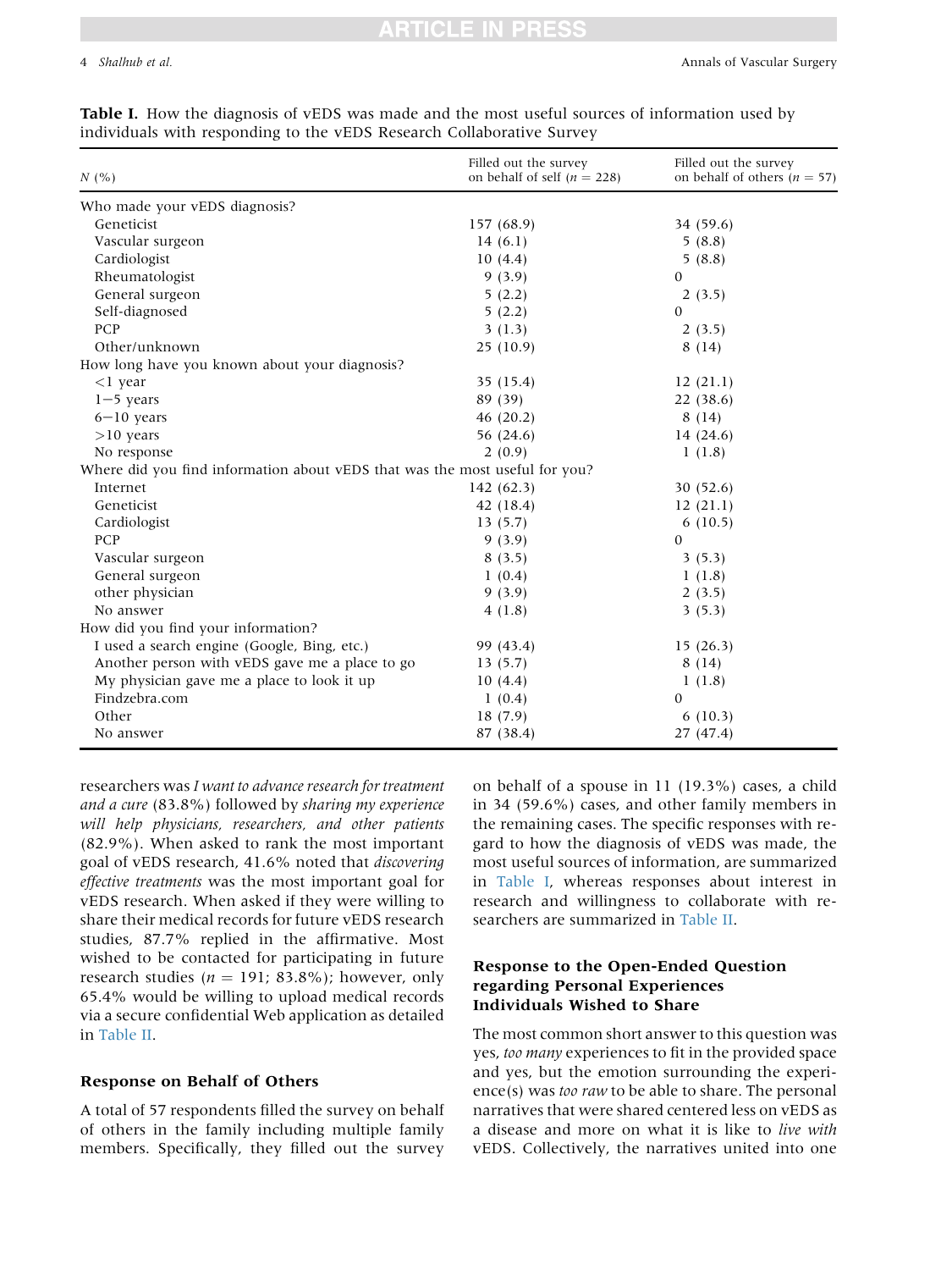<span id="page-4-0"></span>

Fig. 2. The type of health care providers seen by individuals with vascular Ehlers-Danlos syndrome, the providers available locally to them, and the providers who coordinate their care. Neuro, neurologist or neurointerventionalist.



Fig. 3. The most frustrating aspects of the vascular Ehlers-Danlos syndrome diagnosis.

voice simply asking to be listened to, believed, and helped. As one individual shared, ''There needs to be 'something in the middle' of no help and hospice ...." The overarching theme from the narratives was Living with vEDS and the 3 subthemes were I'm weary, I'm afraid, and I need your compassion/ help ([Table III\)](#page-6-0).

Although the open-ended question was about experiences that had not already been asked about, many participants opted to share common vEDS events (e.g., aneurysms). They also shared their continued struggles/challenges/frustration with their health care and providers, all of which resulted in too many visits. In addition, they shared experiences with delays in diagnosis needed care and preventable harm. Three areas were continually highlighted:

- No central contact/too few specialists/access to the care I need is limited.
- Too many medical doctors/PCPs do not know about/are not educated about/do not understand what vEDS is, how to diagnose it, and/or how to help individuals who have it.
- Too many emergency department providers have no understanding of vEDS and/or no access to someone who does. This was seen as particularly significant because patients felt the emergency department is where they needed to be seen when life-threatening events occurred.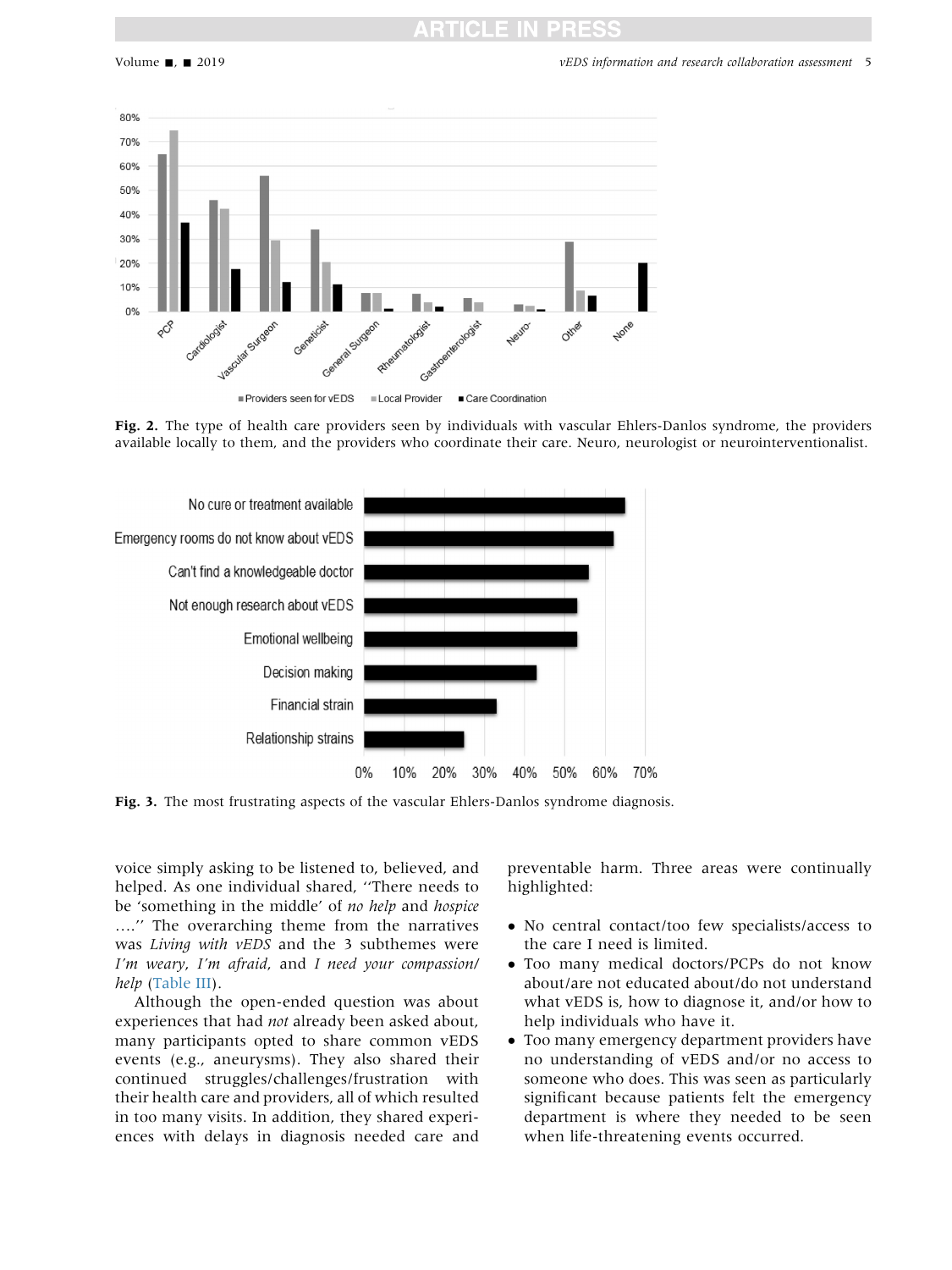#### <span id="page-5-0"></span>6 Shalhub et al. **Annals of Vascular Surgery Annals of Vascular Surgery Annals of Vascular Surgery**



Fig. 4. Online sites used by individuals with the vascular Ehlers-Danlos syndrome noted in response to the question ''What sites did you find the best information?''

Table II. Interest in research among individuals with vEDS and willingness to collaborate with researchers

| N(%                                                                                                             | Filled out the survey<br>on behalf of self ( $n = 228$ ) | Filled out the survey<br>on behalf of others ( $n = 57$ ) |
|-----------------------------------------------------------------------------------------------------------------|----------------------------------------------------------|-----------------------------------------------------------|
| I am interested in partnering with vEDS researchers because                                                     |                                                          |                                                           |
| Sharing my experience will help physicians,<br>researchers, and other patients                                  | 189 (82.9)                                               | 35(61.4)                                                  |
| As a patient, I have experience that physicians and<br>researchers may not understand                           | 155(68)                                                  | 21 (36.8)                                                 |
| I want to advance research for treatment and a cure                                                             | 191 (83.8)                                               | 46 (80.7)                                                 |
| Other                                                                                                           | 17(7.5)                                                  | 5(8.8)                                                    |
| If there was a secure confidential application hosted to enable patients to upload medical records for research |                                                          |                                                           |
| purposes, would you be willing to use it?                                                                       |                                                          |                                                           |
| Yes                                                                                                             | 149 (65.4)                                               | 28(49.1)                                                  |
| Unsure                                                                                                          | 69(30.3)                                                 | 26(45.6)                                                  |
| N <sub>0</sub>                                                                                                  | 5(2.2)                                                   | 2(3.5)                                                    |
| No reply                                                                                                        | 5(2.2)                                                   | 1(1.8)                                                    |
| In your opinion, what is the most important goal of vEDS research?                                              |                                                          |                                                           |
| Discovering effective treatments                                                                                | 95 (41.6)                                                | 29(50.9)                                                  |
| Educating care providers                                                                                        | 69(30.3)                                                 | 8(14)                                                     |
| Identifying the best ways for me to manage my disease                                                           | 49 (21.5)                                                | 17(29.8)                                                  |
| Knowing how often I need screening                                                                              | 2(0.9)                                                   | $\mathbf{0}$                                              |
| Other                                                                                                           | 11(4.8)                                                  | 2(3.5)                                                    |
| No reply                                                                                                        | 2(0.9)                                                   | 1(1.8)                                                    |

### DISCUSSION

We sought to assess the existing networks and infrastructures that could be used in building patient-researcher partnerships in vEDS research. We evaluated 4 domains of interest: diagnostic and clinical care history, vEDS experience, information resources, and willingness to collaborate with researchers. This work is part of the larger goal of creating a community of vEDS stakeholders with a commitment to developing patient-centered research proposals. The results of which can be translated to clinically meaningful care guidelines that can be rapidly disseminated among patients and care providers. Our work highlighted the substantial frustration with the lack of treatment for vEDS, lack of disease-specific knowledge by health care providers, variation in care experiences, and a high degree of interest in research involvement to resolve these concerns.

Several thought-provoking themes regarding quality of care emerged. Nearly one-third reported never having a physician explain the condition or medical management. Furthermore, the information provided by patient advocacy groups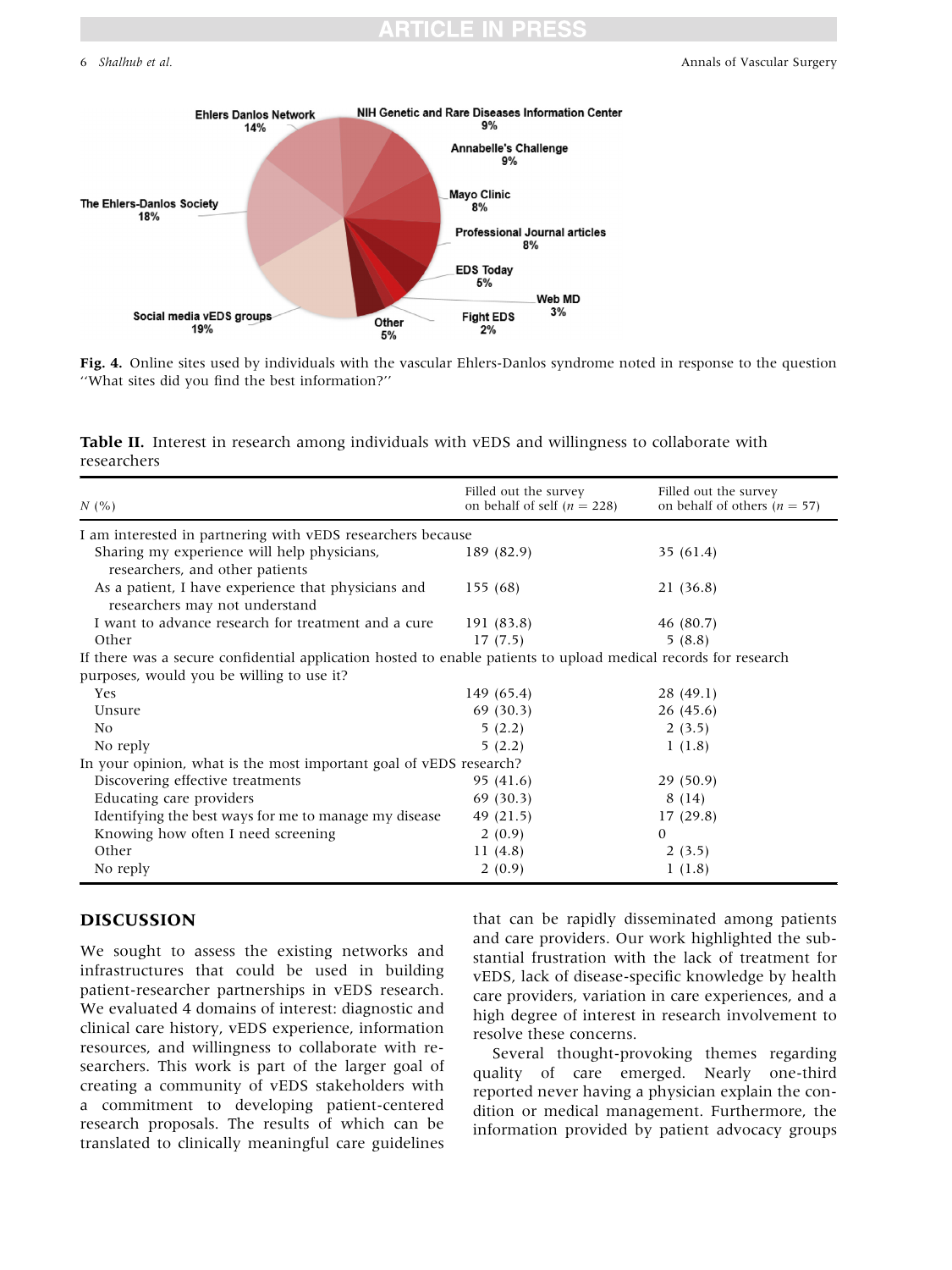| I'm afraid                  | Just waiting for the next life-threatening thing to happen<br>I know I am in danger of dying (you live your whole life just waiting) |
|-----------------------------|--------------------------------------------------------------------------------------------------------------------------------------|
|                             | We all have close calls                                                                                                              |
|                             | I have lost my entire family to this disease                                                                                         |
|                             | I am the last one left                                                                                                               |
|                             | I should be dead, but I am still here                                                                                                |
|                             | This disease runs deep in my family                                                                                                  |
| I need your compassion/help | I often feel lonely/isolated/depressed                                                                                               |
|                             | Need to be taken seriously/believed (I was once told I was faking/lying about my<br>condition)                                       |
|                             | Often ignored/disregarded/not heard (My doctors do not know how to help me, so<br>they do not do anything)                           |
|                             | No resources for living your best life with vEDS                                                                                     |
|                             | Resources for children, siblings, parents are nonexistent                                                                            |
|                             | Need an overview of the whole experience                                                                                             |
|                             | I am dying to live                                                                                                                   |
| I'm weary                   | I am struggling/trying to balance my personal safety and privacy at work                                                             |
|                             | I live with pain (never stops)                                                                                                       |
|                             | Joint pain, dislocation, temporomandibular joint                                                                                     |
|                             | Leg cramps/spasms/ruptured muscles                                                                                                   |
|                             | Back pain, spinal issues                                                                                                             |
|                             | Sick everyday                                                                                                                        |
|                             | I look bad/I have thin skin/tears easily/bruise easily                                                                               |
|                             | I have extreme fatigue/unable to do basic daily things                                                                               |
|                             | I have digestive issue                                                                                                               |
|                             | • Malabsorption/need iron/B12 infusions                                                                                              |
|                             | • Diverticulosis/-itis                                                                                                               |
|                             | • Mitochondrial comorbidities                                                                                                        |
|                             |                                                                                                                                      |

<span id="page-6-0"></span>Table III. The three major subthemes in response to the open-ended question regarding personal experiences among individuals affected by vEDS

on the Internet was noted as the most useful information regarding vEDS, even more than the information obtained from physicians involved in the care. In addition, one in 5 respondents noted that they do not have a physician coordinate their care. This suggests that individuals with a diagnosis of vEDS are often left to learn about the disease on their own, in addition to creating and/or managing their own care teams. As a result, much of the information received by patients is from community resources and patient advocacy groups, rather than the medical establishment. These responses highlight discrepancies in care and information available for the community. This may be based on the lack of data available to physicians and health care providers to support medical management and care for this patient population. Indeed a great deal of frustration was due to lack of knowledge by health care providers. This identified an opportunity to translate the results of the survey to joint efforts to improve care in individuals with vEDS. These include the work toward establishing a toll-free number where physicians can discuss vEDSrelated cases with global experts and the creation of an education curriculum for health care providers. One avenue we are pursuing is the creation of Vascular EDS ECHO via Project ECHO (<https://www.ehlers-danlos.com/echo/>) hosted by the Ehlers-Danlos Society. In addition, we plan on further exploring health-related quality of life concerns among individuals with vEDS and their family members.

The role of vascular surgeons in caring for individuals with vEDS merits discussion. Almost two-thirds of the affected individuals have been evaluated by a vascular surgeon; however, only half of those had access to a vascular surgeon available to them locally. This is likely a reflection of where these patients live. In general, individuals with vEDS are referred to tertiary care centers<sup>[2](#page-8-0)</sup> for where they are likely to see a vascular surgeon knowledgeable with the disease process. However, it is important that individuals with vEDS also establish care with a local vascular surgeon in the event of an emergency when transfer may not be feasible. $<sup>2</sup>$  $<sup>2</sup>$  $<sup>2</sup>$ </sup>

From a research perspective, most respondents believe that research is highly relevant and are highly motivated in participating in future vEDS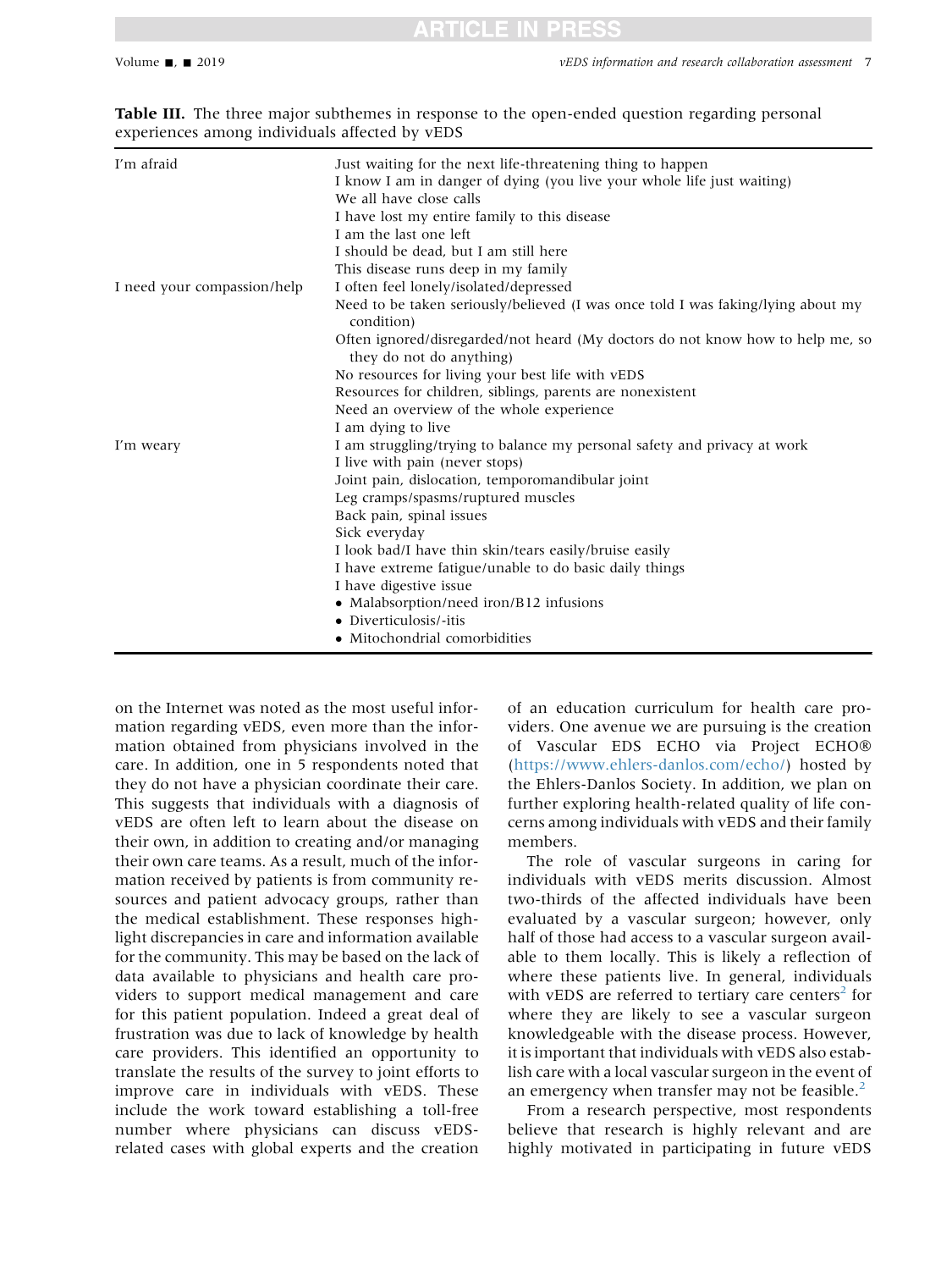# TICLE IN PRESS

research. The study was designed initially for the population in the United States; however, the global reach with more than a third of the respondents based outside the United States highlights the presence of a population of patients who are interested in research and highly motivated to participate. In terms of operationalizing sharing medical data for research purposes, only 65% noted that they are comfortable with uploading personal health information to an online application. This creates an opportunity to discuss the optimal modality for individuals with vEDS to participate in research as well as methodologies for building trust in research teams. Most of the contemporary health care data can be extrapolated from the use of patient portals, also called personal health records (PHRs). Since 2006, the use of PHR has shown an increase in use, primarily driven by the Centers for Medicare & Medicaid Services and Medicaid Electronic Health Record (EHR) incentive program meaningful use criteria. $12$  The idea is to allow each individual to keep his or her health care information in one location, thus increasing personal participation in health care and enhancing health literacy.<sup>[13](#page-8-0)</sup> Patients' interest and ability to use patient portals has been shown to be strongly influenced by personal factors, such as age, ethnicity, education level, health liter[acy,](#page-8-0) [health](#page-8-0) [status,](#page-8-0) [and](#page-8-0) [role](#page-8-0) [as](#page-8-0) [a](#page-8-0) [caregiver.](#page-8-0) $14$  That said, the US health care system uses multiple PHR platforms, and there is no direct communication between the different platforms even among hospitals using the same EHR platforms. To address this need, commercial patient-facing platforms are being developed to allow the patients to input their health care information and upload their records to keep them in one location. These commercial platforms not only allow sharing PHR with physicians but also create new opportunities for patients to participate in research by granting permission for the information to be transferred for research purposes and to answer survey questions.

The survey results have the potential limitation of generalizability. The survey respondents had access to this survey via the Internet and learned about the survey via online announcement. This group may not be representative of individuals with barriers to electronic tools utilization. These barriers include computer literacy, access to the Internet, and social media utilization. In addition, the survey was only offered in English, thus quite possibly did not capture the population of individuals for whom English is not a native language. A second limitation is related to the deidentified nature of the questionnaire, and as such the verification of the presence of a genetically confirmed vEDS versus a clinical diagnosis only was not ascertained; neither were demographics, comorbid conditions, and health care experiences evaluated.

Despite the limitations, the lessons learned from this survey and the work related to establishing the vEDS research collaborative are tailored toward empowering individuals with vEDS as stakeholders in patient-centered vEDS research. We plan to continue this work and report in the near future on the results of the research prioritization initiative meeting, which took place in July 2018. The vEDS research collaborative work is ongoing with plan to expand the network of stakeholders on a global level and include vascular surgeons and basic science researchers interested in vEDS. The survey reported here is an essential starting point to understand patient needs and determine the research methods best suited to study the adverse health implications associated with vEDS.

#### CONCLUSIONS

In this early assessment work by the vEDS collaborative, we demonstrated that there is substantial frustration with the lack of treatment for vEDS and lack of knowledge by health care providers, variation in care experiences, and a high degree of interest in research involvement to resolve these concerns. The survey highlights an opportunity to discuss the optimal modality for individuals with vEDS to participate in research as well as methodologies for building trust in research teams. The results of this survey will be translated toward establishing a toll-free number where physicians can discuss vEDS-related cases with global experts and the creation of an education curriculum for health care providers. The methodology lessons learned are not only relevant to vEDS but also can be applied to other rare vascular diseases such as genetically triggered aortopathies and arteriopathies.

The authors thank everyone who responded to the survey for their time, willingness to share, and insights. Without their contributions, this work could not have been possible.

#### SUPPLEMENTARY DATA

Supplementary data related to this article can be found at [https://doi.org/10.1016/j.avsg.2019.06.](https://doi.org/10.1016/j.avsg.2019.06.010) [010.](https://doi.org/10.1016/j.avsg.2019.06.010)